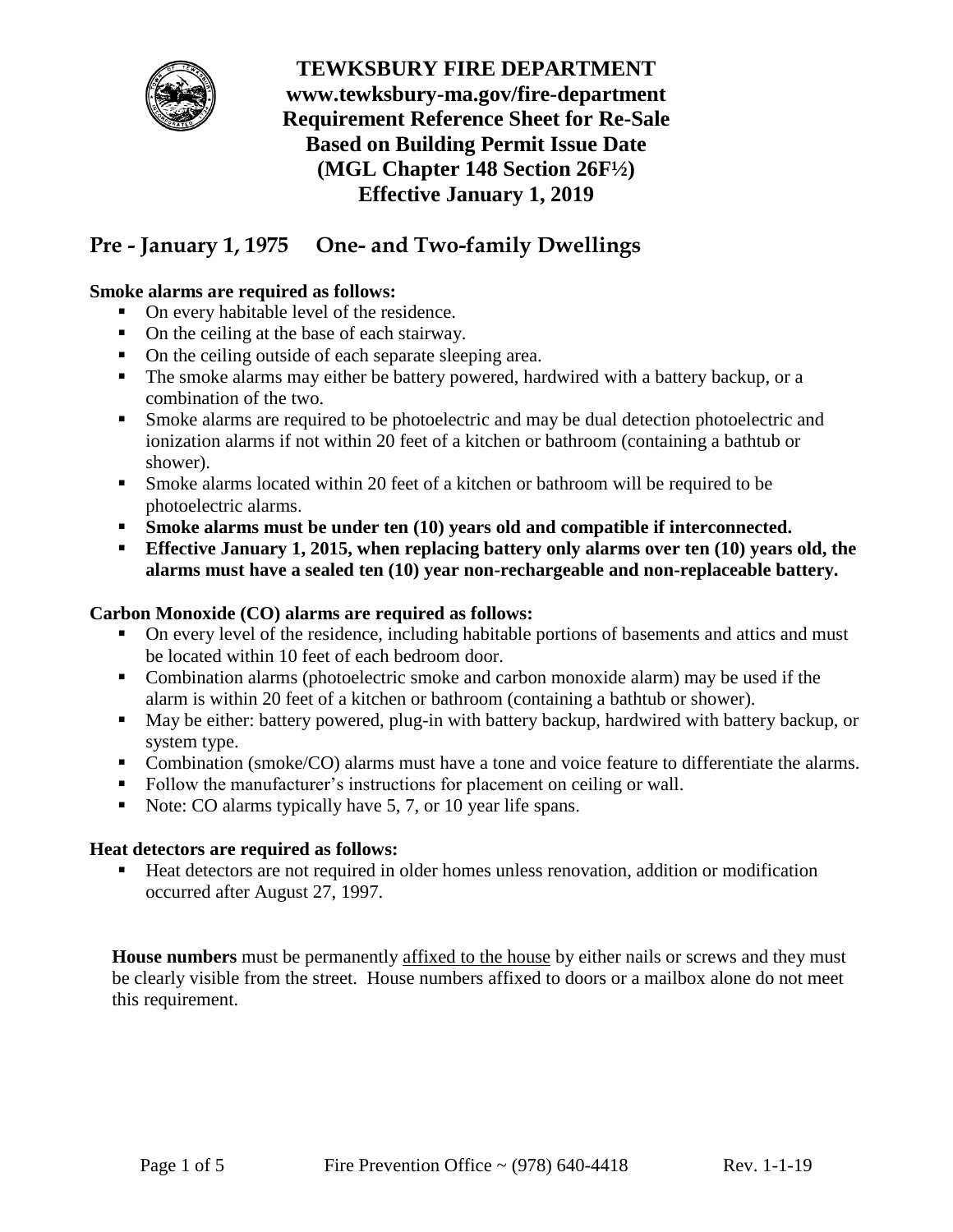

# **January 1, 1975 through August 26, 1997 One- and Two-family Dwellings**

## **Smoke alarms are required as follows:**

- One smoke alarm on every habitable level of the residence.
- One smoke alarm on the ceiling at the base of each stairway.
- One smoke alarm on the ceiling outside of each separate sleeping area.
- A minimum of one smoke alarm must be installed for every 1,200 square feet of living space per level.
- Must be hardwired interconnected smoke alarms; battery backup highly recommended.
- **Smoke alarms must be under ten (10) years old and compatible if interconnected.**

#### **Carbon Monoxide (CO) alarms are required as follows:**

- On every level of the residence, including habitable portions of basements and attics and must be located within 10 feet of each bedroom door.
- Combination alarms (photoelectric smoke and carbon monoxide alarm) may be used anywhere.
- Combination alarms (ionization smoke and carbon monoxide alarm) may be used if the alarm is outside of 20 feet of a kitchen or bathroom (containing a bathtub or shower).
- May be either: battery powered, plug-in with battery backup, hardwired with battery backup, or system type.
- Combination (smoke/CO) alarms must have a tone and voice feature to differentiate the alarms.
- Follow manufacturer's instruction for placement on ceiling or wall.
- Note: CO alarms typically have  $5, 7$ , or 10 year life spans.

#### **Heat detectors are required as follows:**

■ Heat detectors are not required in older homes unless renovation, addition or modification occurred after August 27, 1997.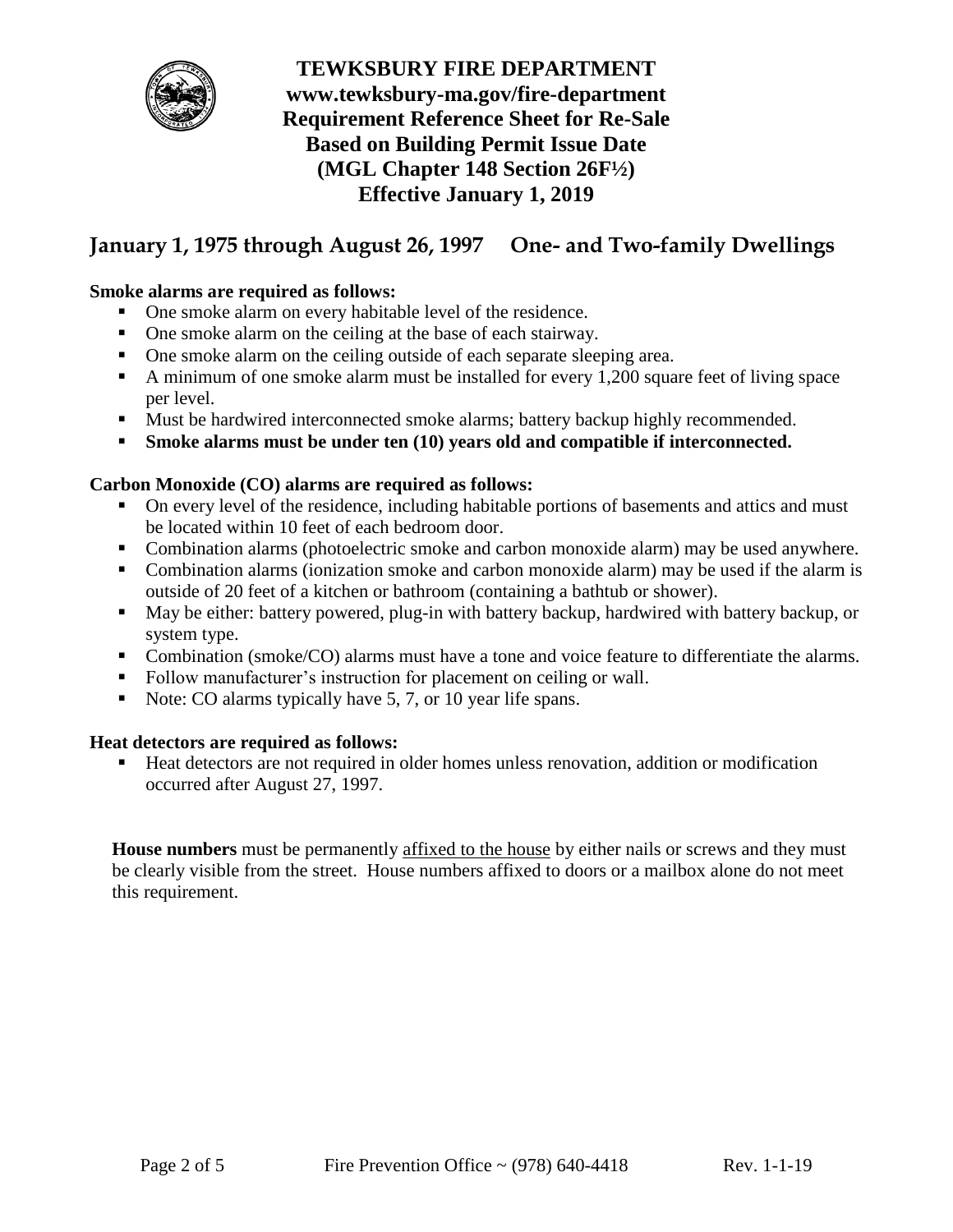

# **August 27, 1997 through December 31, 2007 One- and Two-family Dwellings**

## **Smoke alarms are required as follows:**

- One smoke alarm on every habitable level of the residence.
- One smoke alarm at the base of each stairway.
- One smoke alarm outside of each separate sleeping area.
- One smoke alarm inside every bedroom.
- A minimum of one smoke alarm must be installed for every 1,200 square feet of living space per level.
- Must be hardwired and interconnected smoke alarms with battery backup.
- If the smoke alarm is within 20 feet of a kitchen or bathroom (containing a bathtub or shower), the smoke alarm is required to be a photoelectric alarm.
- If the smoke alarm is beyond 20 feet of a kitchen or a bathroom, the required smoke alarm may be of the photoelectric **OR** ionization type.
- **Smoke alarms must be under ten (10) years old and compatible if interconnected.**

#### **Carbon Monoxide (CO) alarms are required as follows:**

- On every level of the residence, including habitable portions of basements and attics and must be located within 10 feet of each bedroom door.
- Combination alarms (photoelectric smoke and carbon monoxide alarm) may be used anywhere.
- Combination alarms (ionization smoke and carbon monoxide alarm) may be used if the alarm is outside of 20 feet of a kitchen or bathroom (containing a bathtub or shower).
- May be either: battery powered, plug-in with battery backup, hardwired with battery backup, or system type.
- **Combination (smoke/CO) alarms must have a tone and voice feature to differentiate the alarms.**
- Follow the manufacturer's instruction for placement on ceiling or wall.
- Note: CO alarms typically have  $5, 7$ , or 10 year life spans.

#### **Heat detectors are required as follows:**

- Must have a single heat detector in any garage attached to or under the residence. Where a beam projects more than 18 inches below the ceiling or there is a dividing wall, the area will be treated as a separate area and shall require a heat alarm on both sides of the beam or wall.
- Must be hardwired and interconnected with or without battery backup to the existing smoke alarm system.
- Must have a single heat alarm installed, or the hardwired capability to install, in an unfinished attic space with a walk-up stairway (not pull-down type stairway).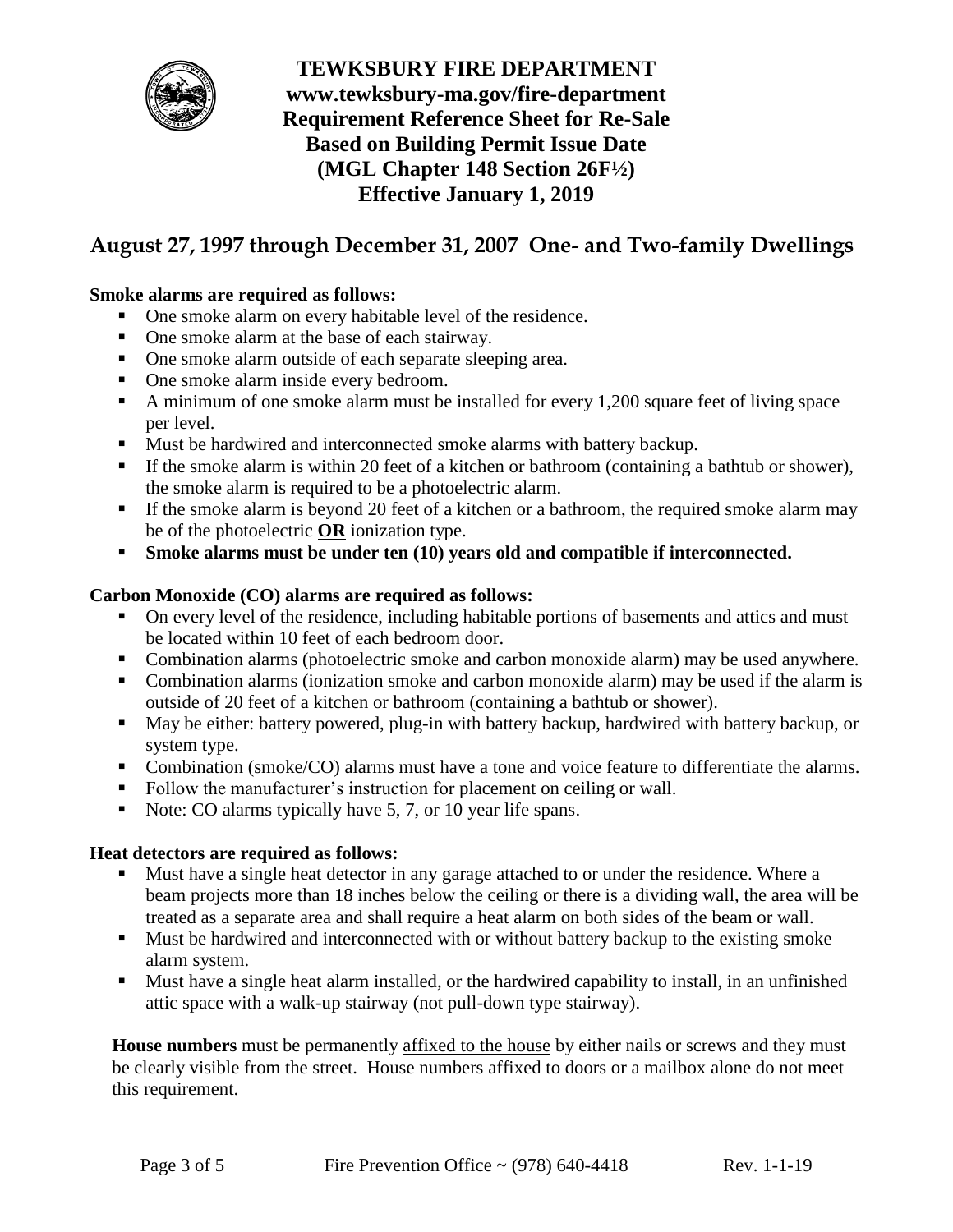

# **January 1, 2008 through January 31, 2011 One- and Two-family Dwellings**

## **Smoke alarms are required as follows:**

- One smoke alarm on every habitable level of the residence.
- One smoke alarm at the base of each stairway.
- One smoke alarm outside of each separate sleeping area.
- One smoke alarm inside every bedroom.
- A minimum of one smoke alarm must be installed for every 1,200 square feet of living space per level.
- Must be hardwired and interconnected smoke alarms with battery backup.
- If the smoke alarm is within 20 feet of a kitchen or bathroom (containing a bathtub or shower), the smoke alarm is required to be a photoelectric alarm.
- If the smoke alarm is beyond 20 feet of a kitchen or a bathroom, the smoke alarm is required to be either a photoelectric alarm **OR** a dual alarm (both ionization and photoelectric technologies in one alarm) with a hush feature.
- **Smoke alarms must be under ten (10) years old and compatible if interconnected.**

#### **Carbon Monoxide (CO) alarms are required as follows:**

- On every level of the residence, including habitable portions of basements and attics and located within 10 feet of each bedroom door.
- Combination alarms (photoelectric smoke and carbon monoxide alarm) may be used.
- **Must be hardwired and interconnected with battery backup.** (May be separately wired from the existing smoke alarm system.)
- Combination (smoke/CO) alarms must have a tone and voice feature to differentiate the alarms.
- Follow manufacturer's instructions for placement on ceiling or wall.
- Note: CO alarms typically have 5, 7, or 10 year life spans.

#### **Heat detectors are required as follows:**

- Must have a single heat alarm in any garage attached to or under the residence. Where a beam projects more than 18 inches below the ceiling or there is a dividing wall, the area will be treated as a separate area and shall require a heat alarm on both sides of the beam or wall.
- Must be hardwired and interconnected with or without battery backup to the existing smoke alarm system.
- Must have a single heat alarm installed, or the hardwired capability to install, in an unfinished attic space with a walk-up stairway (not pull-down type stairway).